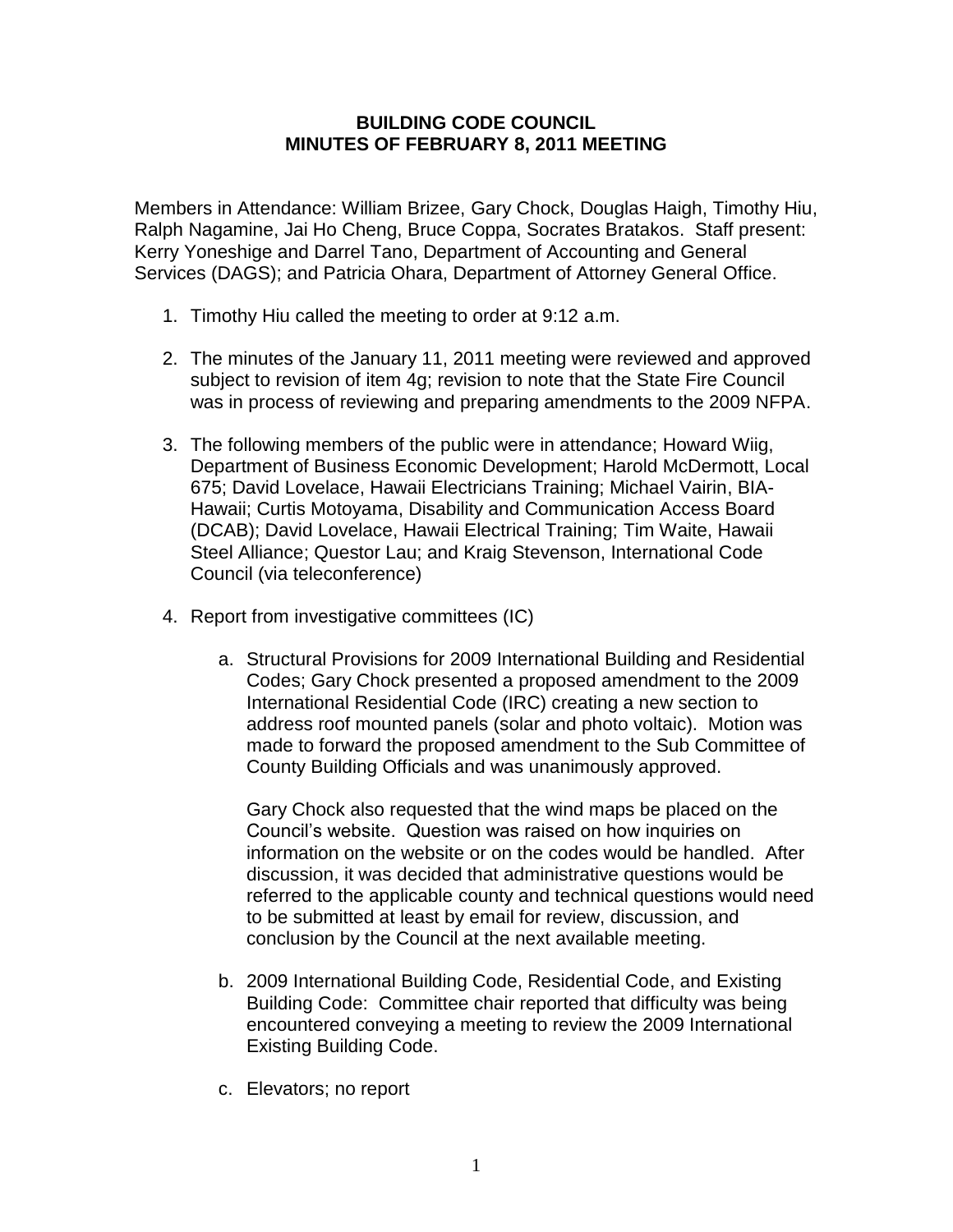- d. A/C Ventilation; Jeff Eckerd sent an email advising the Council that he was researching the International Mechanical Code to determine if it would be feasible to insert into the proposed HAR 11-48.
- e. 2009 Uniform Plumbing Code; This committee is waiting on response from the Department of Health on the non potable water section.

Question was raised on what codes would be used by inspectors on construction projects. Tim Hiu noted that City and County of Honolulu inspectors are instructed to reach forward and accept new code requirements even if the city has not adopted them.

- f. 2009 Energy Efficiency Standards; Howard Wiig reported that this committee is working with the steel framed home association on the IECC 2009 code requirement regarding exterior insulations to serve as a bridge between the walls and steel frame. The issue is the additional estimated construction cost of \$8,000 offsetting the estimated energy savings.
- g. State Fire Code; The State Fire Council is continuing its review and preparation of amendments to the 2009 NFPA.
- h. Training on State building codes; No report by Chair.

 Harold McDermott reported on training conducted on the 2006 UPC By Local 675. Curtis Motoyama also reported that there would be ADA training on March 23 and 24.

- i. Fenestration exemption template; The Council will vote to approve the latest fenestration template later in the agenda. and Howard Wiig provide Kerry Yoneshige with the template and instruction for inclusion on the Council's website.
- j. Fire sprinkler implementation in new 1 and 2 family dwellings; Committee continues to work on recommendations for the 2009 IRC. A placeholder for amendments was set at January 2014. Motion was made to accept this date and forward to the Subcommittee of County Building officials for consideration.
- k. Communication and training; Howard Wiig reported that DBEDT has hired a public relations firm. They will also be conducting training for governmental agencies on the 2009 IECC. Question was raised on the timing of the training and conclusion was that a date should be selected for the training.